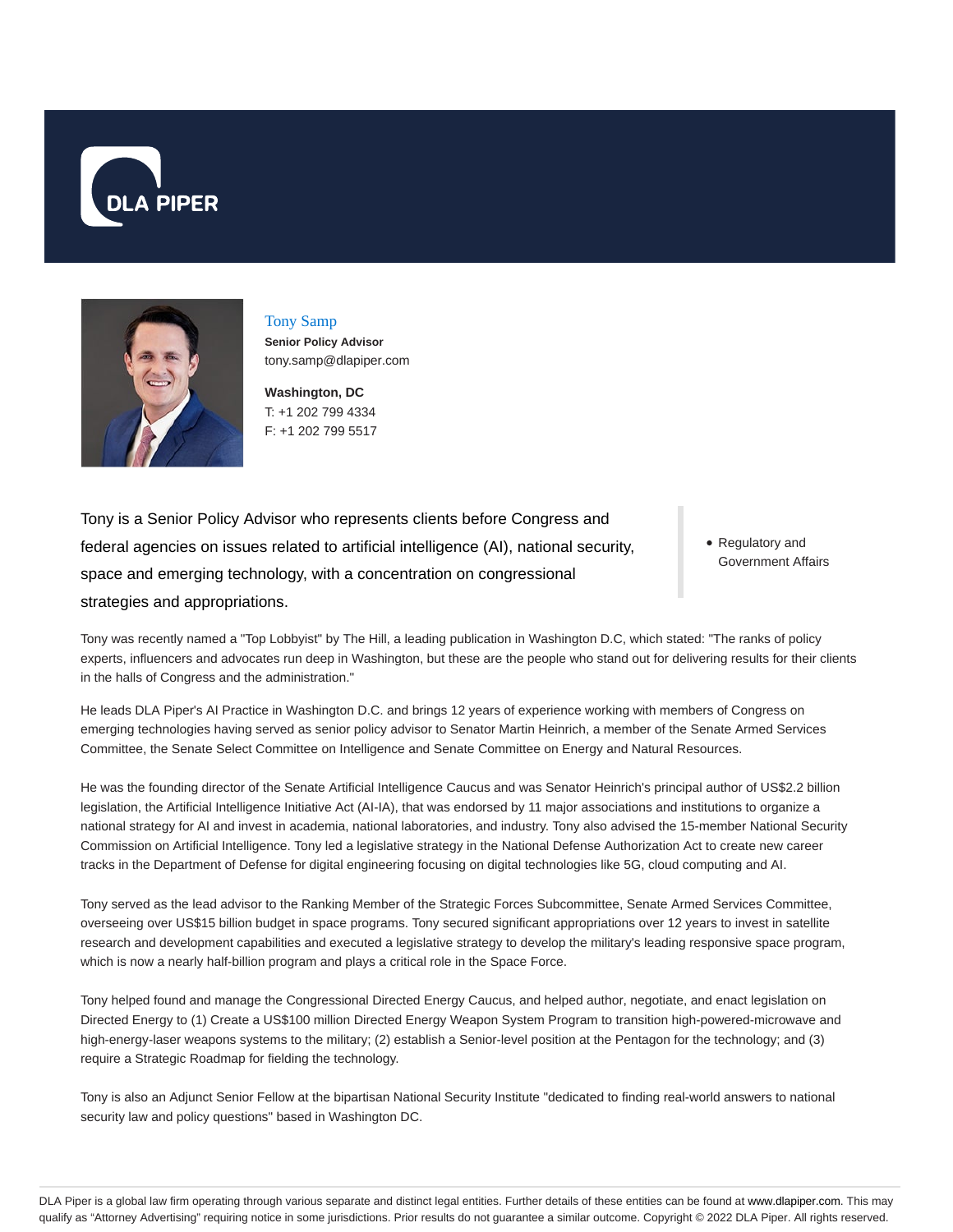## **CREDENTIALS**

## **Recognitions**

• Named to Top Lobbyists 2021, The Hill, 2021

## **Education**

- B.A., Baylor University
- M.A., Strategic Security Studies, National Defense University

## INSIGHTS

# **Publications**

**Data privacy bill in Congress would create federal enforcement over algorithms**

29 June 2022 AI Outlook Policymakers are paying ever more attention to algorithms and the growing role they play in our lives.

**US Congress tries to decode algorithms**

27 January 2022 AI Outlook Many elected officials (and their staffers) are becoming more familiar with how social media companies operate as a business model.

**US and EU pledge to promote "innovative and trustworthy" AI**

19 October 2021 AI Outlook Key details and recommendations.

**When will Washington regulate artificial intelligence?**

June 2021 Seeking to ensure a leading global role for the US in AI development and implementation is a prime motivator for American policymakers.

**With the goal of countering China's tech ascendancy, the US Senate approves the US Innovation and Competition Act**

16 June 2021 AI Outlook

DLA Piper is a global law firm operating through various separate and distinct legal entities. Further details of these entities can be found at www.dlapiper.com. This may qualify as "Attorney Advertising" requiring notice in some jurisdictions. Prior results do not guarantee a similar outcome. Copyright @ 2022 DLA Piper. All rights reserved.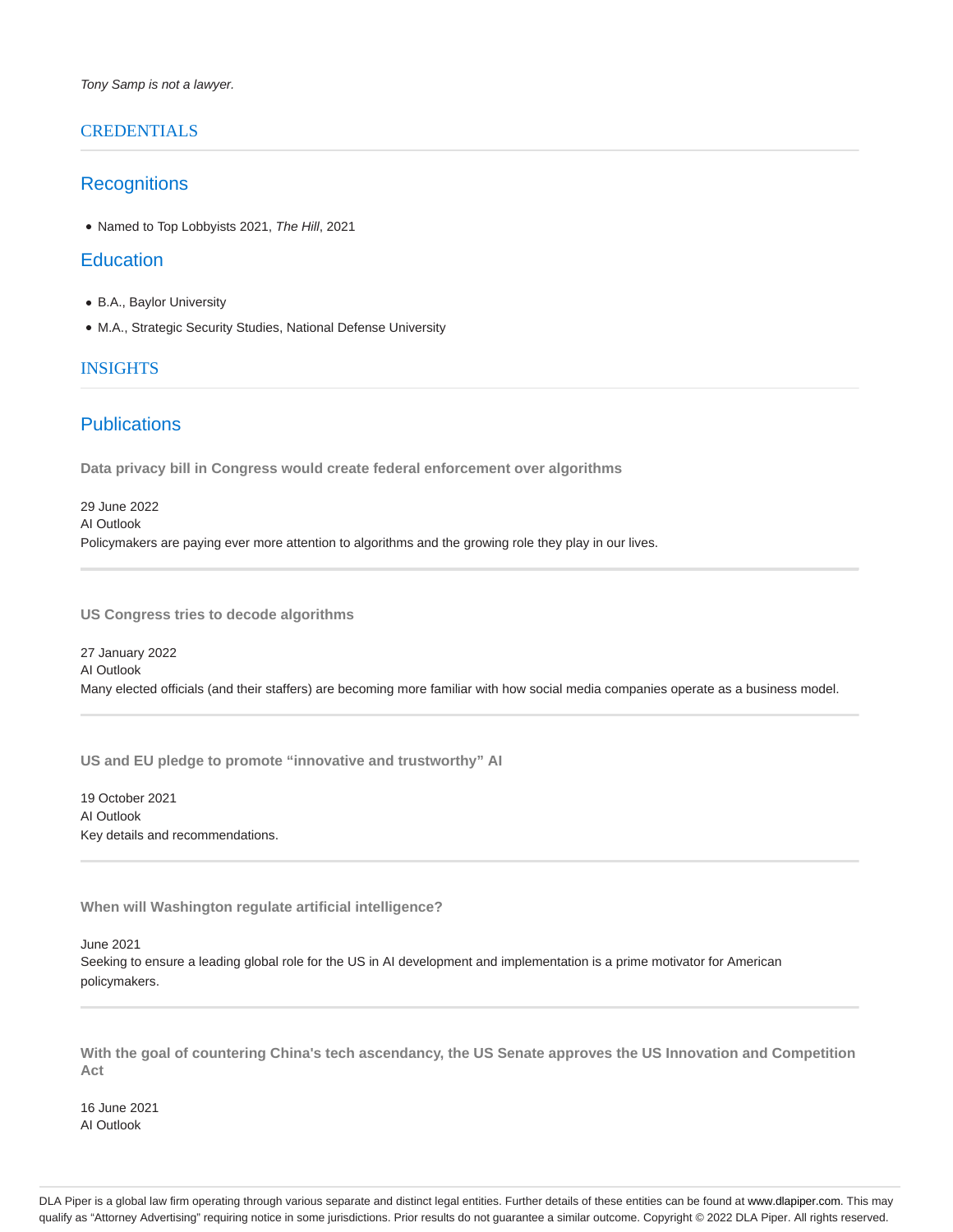The comprehensive technology policy and funding legislation strives to fund incentives for semiconductor chips production, along with aggressive diplomatic, national security and trade measures to ensure American leadership.

**Technology, artificial intelligence in focus for the Biden Administration and the 117th Congress**

18 March 2021 AI Outlook Washington sees maintaining and extending US leadership in technological innovation as a vital national security imperative.

**Landmark artificial intelligence legislation advances toward becoming law**

16 December 2020 AI Outlook An overview of the key AI initiatives and funding set out in the defense bill.

**National Security Commission on Artificial Intelligence releases Second Quarterly Report**

12 August 2020 AI Outlook

The report includes recommendations to update export controls, screen foreign investment, accelerate research and establish a National Reserve Digital Corps.

## **NEWS**

**DLA Piper's Steven Phillips and Tony Samp named to The Hill's 2021 Top Lobbyists list**

3 December 2021

DLA Piper is pleased to announce that Steven Phillips and Tony Samp have been named to The Hill's 2021 Top Lobbyists list recognizing those who "stand out for delivering results for their clients in the halls of Congress and the administration."

**DLA Piper announces beta launch of Artificial Intelligence Scorebox tool**

#### 5 October 2021

DLA Piper is pleased to announce the beta launch of its Artificial Intelligence Scorebox, a digital tool aimed at helping organizations and businesses assess AI adoption readiness based on a series of questions and criteria.

# MEDIA MENTIONS

- Quoted, "The United States Plans to Expand Research through this New Law", Analytics Insight, January 2021
- Quoted, "U.S. Law Sets Stage for Boost to Artificial Intelligence Research", AAAS, January 2021

DLA Piper is a global law firm operating through various separate and distinct legal entities. Further details of these entities can be found at www.dlapiper.com. This may qualify as "Attorney Advertising" requiring notice in some jurisdictions. Prior results do not guarantee a similar outcome. Copyright @ 2022 DLA Piper. All rights reserved.